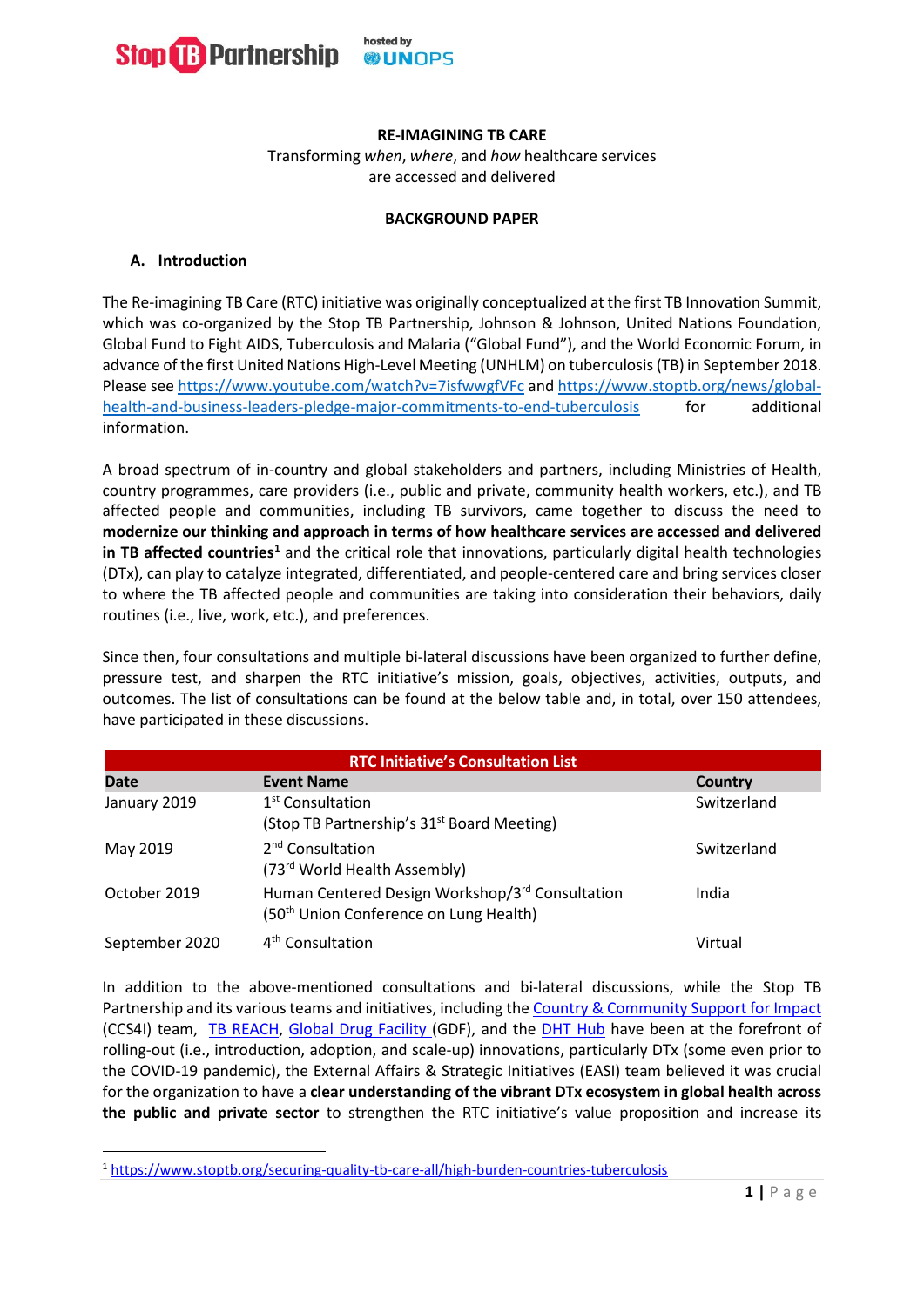

potential impact. The team, therefore, undertook a landscaping exercise of DTx initiatives and projects across various companies and organizations to:

- Assess the current status quo of global DTx initiatives and projects, including key actors, missions, objectives, activities, innovations, common trends, etc.;
- Establish whether the RTC initiative's mission, goal, objectives, activities, outputs, and outcomes are an unmet need; and
- Identify the most promising global partners, with complementary knowledge and expertise that could be engaged in the RTC initiative's activities.

The summary of this exercise can be found [here.](https://www.stoptb.org/assets/documents/about/cb/meetings/34/34-06%20Accelerating%20New%20TB%20Tools%20and%20Approaches/34-6.13_Annex%20A%20-%20Landscaping%20of%20Digital%20Health%20Tech%20Initiatives.pdf)

# **B. Challenges and opportunities**

**Global funding for sector-wide approaches and health systems strengthening was approximately US\$ [2](#page-1-0)5.4 billion from 2016-2020**.<sup>2</sup> Despite these investments, COVID-19 has shown that current health systems, including in low- and middle-income countries (LMICs) and emerging markets, many of which are TB affected countries, are:

- **Vulnerable** (disruption to essential services);
- **Outdated** (use of legacy approaches and innovations);
- **Inequitable** (not all people and communities, particularly the most marginalized, can access care); and
- **Unsustainable** (unable to meet the evolving needs of the population).

The Stop TB Partnership shared new data in March 2021 showing that nine of the countries with the most TB cases – representing 60% of the global TB burden – saw a drastic decline in diagnosis and treatment of TB infections in 2020, ranging from 16%-41% (with an average of 2[3](#page-1-1)%).<sup>3</sup> Essentially, the **drop brought the overall number of people diagnosed and treated for TB in those countries to 2008 levels, a setback of 12 years**.

One of the significant paradigm shifts due to COVID-19 has been the **increased need to access and deliver healthcare services near people's neighborhoods and homes** due to various restrictions, including lockdown measures, strained health systems and hospitals, quarantine requirements, etc. As such, particularly in TB affected countries, Ministries of Health, country programmes, care providers, and TB affected people and communities had to identify and rely on new and alternative ways, particularly by leveraging DTx, to safely and effectively access and deliver healthcare services. For example, digital adherence technologies (DATs) have allowed care providers the ability to deliver remote treatment support to TB affected people and communities in their homes during the pandemic.

This type of paradigm shift in terms of when, where, and how healthcare services are accessed and delivered has led to a growing consensus that the future of healthcare, including in TB and across communicable and non-communicable diseases, **need to go beyond the traditional "brick and mortar" infrastructure**, such as facility- and clinic-level and closer to people's neighborhoods and/or homes.

<span id="page-1-1"></span><span id="page-1-0"></span><sup>2</sup> Institute for Health Metrics and Evaluation (IHME). **Financing Global Health Visualization**. Seattle, WA: IHME, University of Washington, 2021. Available from [http://vizhub.healthdata.org/fgh/.](http://vizhub.healthdata.org/fgh/%E2%80%8B) (Accessed January 26, 2022) 3 [https://www.stoptb.org/news/12-months-of-covid-19-eliminated-12-years-of-progress-global-fight-against](https://www.stoptb.org/news/12-months-of-covid-19-eliminated-12-years-of-progress-global-fight-against-tuberculosis)[tuberculosis](https://www.stoptb.org/news/12-months-of-covid-19-eliminated-12-years-of-progress-global-fight-against-tuberculosis)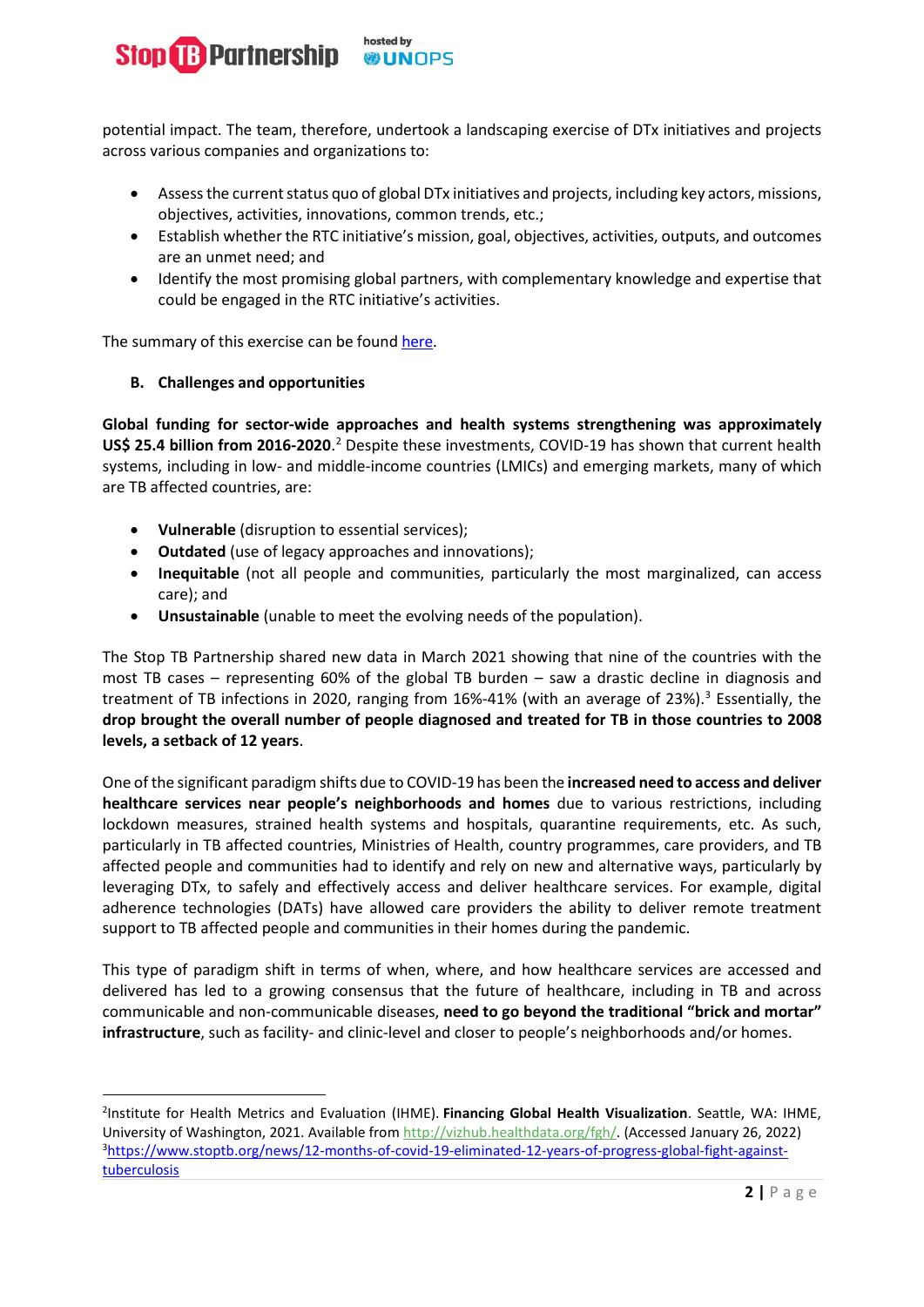### hosted by **B** Partnership **®UNOPS**

# **C. Guiding principles**

In order to provide clear direction and effectively execute the RTC initiative's activities, including to make directionally appropriate decisions more quickly and with greater autonomy, five core values have been developed. They include:

- Driven by the **"hopes and dreams"** and **"needs and wants"** identified by key in-country stakeholders, partners, and end-users (i.e., they will select the appropriate interventions/applicable innovations from the beginning);
- Take a **multi-disease and a platform approach** in how healthcare services are accessed and delivered, particularly since many innovations, including DTx, will have applicability for TB, TB comorbidities (i.e., HIV, diabetes, etc.) and other respiratory-based illnesses (i.e., COVID-19, lung cancer, etc.);
- Ensure processes and activities are **equitable, inclusive, and gender-responsive** and help to reduce critical barriers for TB affected people and communities, particularly the most marginalized;
- Facilitate **South-to-South collaboration** between key in-country stakeholders, partners, and endusers; and
- Coordinate and collaborate with a broad spectrum of key in-country and global stakeholders, partners, and end-users to **avoid duplications and maximize synergies**.

# **D. Mission, goals, and objectives**

The RTC initiative aims to **transform** *when***,** *where***, and** *how* **healthcare services are accessed and delivered** for TB, TB co-morbidities, and other respiratory-based illnesses in TB affected countries. In short, how do we **make it as convenient and easy as possible** for TB affected people and communities to receive care? To achieve this mission, the three primary, interlinked goals and objectives will be to:

Goal 1: **Catalyze neighborhood-/home-based care** for TB, TB co-morbidities, and other respiratory based illnesses in a small co-hort of TB affected countries.

- Objective 1: Conduct iterative human centered design (HCD) workshops with a core group of key in-country stakeholders, partners, and end-users to:
	- $\circ$  Identify which appropriate healthcare services across the care model (from prevention to post-treatment care) can and should move from facility-/clinic-level to neighborhood/home-based care;
	- o Prioritize which types of innovations, particularly DTx, can facilitate and augment appropriate healthcare services moving from facility-/clinic-level neighborhood/home-based care; and
	- $\circ$  Identify how to increase the credibility for and awareness of the value of moving appropriate healthcare services from facility-/clinic-level to neighborhood-/home-based care.

Goal 2 (Accelerator for Impact (a4i)): **Accelerate the sustainable roll-out of innovations, particularly DTx, that will facilitate and augment neighborhood-/home-based case** for TB, TB co-morbidities, and other respiratory based illnesses in a small co-hort of TB affected countries.

- Objective 1: Support a core group of key in-country stakeholders, partners, and end-users with the sourcing, screening, selection, and/or prioritization of potential and relevant innovations.
- Objective 2: Support a core group of key in-country stakeholders, partners, and end-users the development of and/or update to country-specific, structured innovation roll-out pathways (i.e., critical stages, activities, in-country and global actors, including costs and timeline, etc.) that is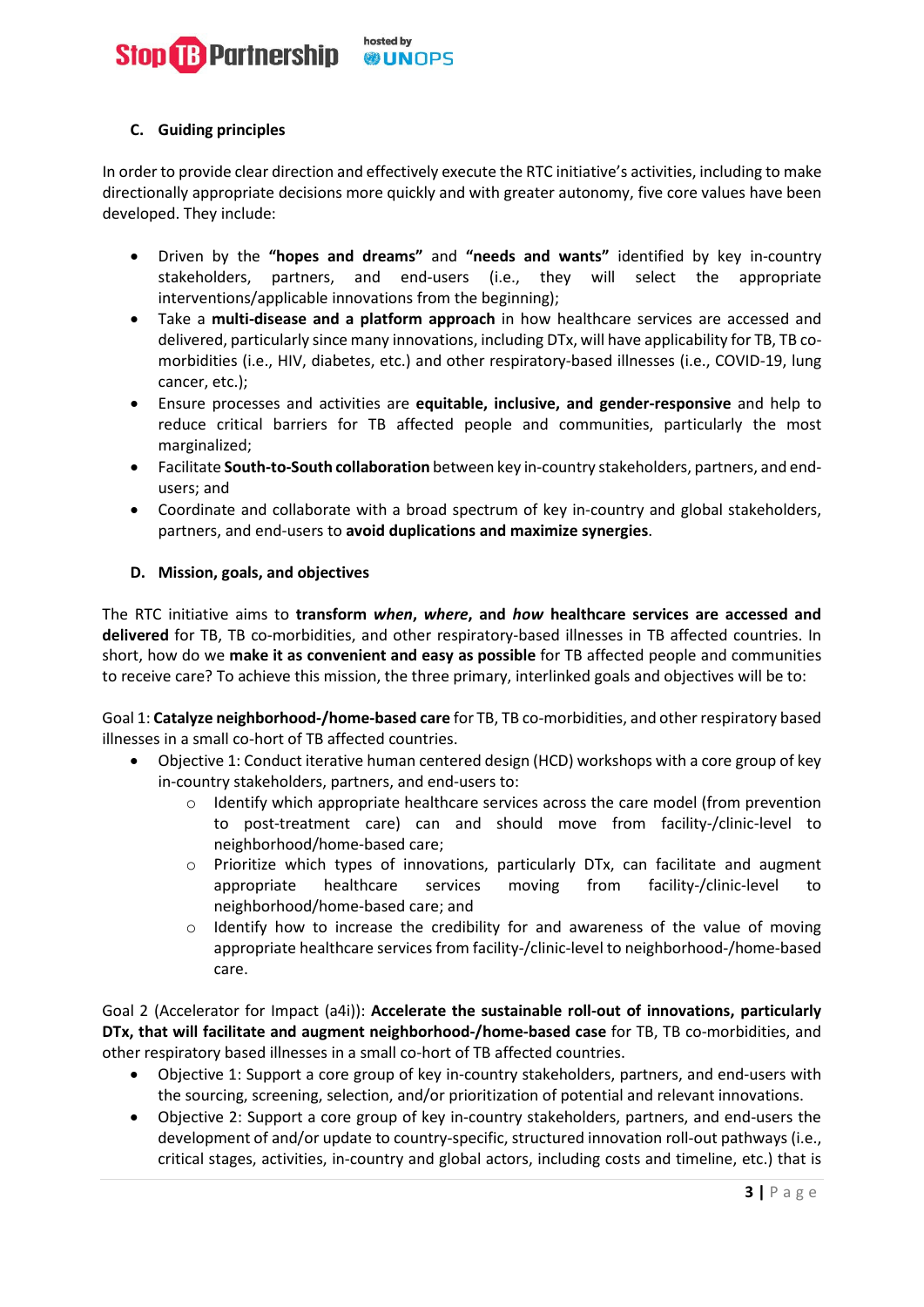#### hosted by **B** Partnership **®UNOPS**

mapped, endorsed, and published.

- Objective 3: Support a core group of key in-country stakeholders, partners, and end-users rollout country selected and prioritized innovations.
- Objective 4: Integrate a blended-finance, venture capital approach and financing model to unlock new funding and investment from the public and private sector to support additional TB affected countries and future innovations.

Goal 3: **Enhance and optimize existing electronic health records (EHR) and information management systems** for TB, TB co-morbidities, and other respiratory based illnesses in a small co-hort of TB affected countries.

• Objective 1: Automate, connect (i.e., integrate and make interoperable), and link RTC/a4i supported innovations, particularly DTx, into a country's EHR and other information management systems.

# **E. Current achievements**

In partnership with the [McGill International TB Centre,](https://www.mcgill.ca/tb/) **four "re-imagined", people-centered TB care models were conceptualized**, including for active TB, latent TB, childhood TB, and TB/HIV, against currently available TB innovations, particularly DTx, to **identify barriers and gaps in services and innovations.** Please see [https://www.reimaginingtbcare.org/re-imagined-tb-care/.](https://www.reimaginingtbcare.org/re-imagined-tb-care/)

A **high-level HCD workshop**, in partnership wit[h https://www.ideo.org/,](https://www.ideo.org/) was organized in advance of the 50th Union Conference on Lung Health in October 2019 in Hyderabad, India to **build empathy for TB affected people's and communities' perspectives and experiences in accessing services across the TB care model**.

In partnership with [The Arcady Group,](https://www.thearcadygroup.com/) a **landscape analysis of currently available TB innovations, particularly DTx**, and ones coming down the pipeline across the TB care model were conducted. Please se[e https://www.reimaginingtbcare.org/digital-health-tool-kit/.](https://www.reimaginingtbcare.org/digital-health-tool-kit/)

In partnership with the Bamenda Center for Health Promotion and Research in Cameroon and TB REACH, the "**Sandbox Network"** was launched. This network will consist of a diverse range of in-country partners, including non-governmental organizations (NGOs), research organizations, etc., to **conduct a rapid evaluation of innovations, particularly DTx,** for TB, TB co-morbidities, and other respiratory-based illnesses within a three to six month period to preliminarily assess these solutions on their accuracy, ease of use, and other characteristics.

The Stop TB Partnership signed a **partnership agreement** with [Bamboo Capital Partners](https://bamboocp.com/) to **deploy blended finance investments** in TB affected countries. Please see [https://www.stoptb.org/news/stop](https://www.stoptb.org/news/stop-tb-partnership-and-bamboo-capital-partners-to-re-imagine-tb-care-deploying-blended-finance)[tb-partnership-and-bamboo-capital-partners-to-re-imagine-tb-care-deploying-blended-finance.](https://www.stoptb.org/news/stop-tb-partnership-and-bamboo-capital-partners-to-re-imagine-tb-care-deploying-blended-finance)

# **F. Future activities**

With initial support from the United States Center for Disease Control and Prevention (US CDC) and additional funding from the Korea International Cooperation Agency (KOICA), the EASI team will further implement the RTC initiative's activities in **Uganda** and **Vietnam** in 2022. All activities will be implemented with the **agreement and support of the Ministries of Health and country programmes**.

The RTC initiative will be partnering with additional **commercial private equity firms and impact investment funds** to **provide fit-for-purpose capital** to innovators developing innovations, particularly